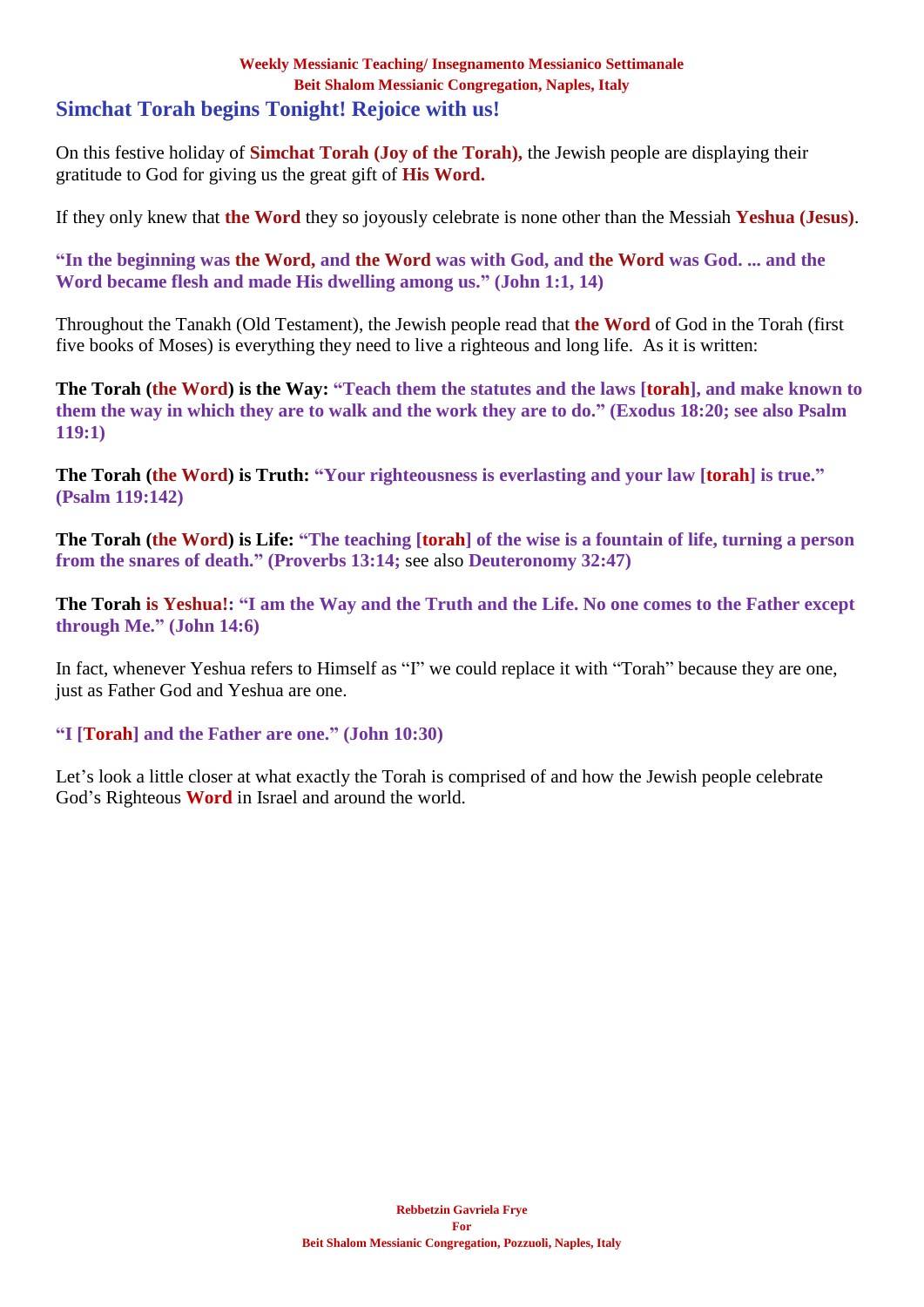**Weekly Messianic Teaching/ Insegnamento Messianico Settimanale Beit Shalom Messianic Congregation, Naples, Italy**



Parading the Torah outside of a synagogue on Simchat Torah in a suburb of Tel Aviv. A tallit (prayer shawl) is held over the Sefer Torah. Hundreds of congregants dance and follow the procession.

### **Celebrating the Torah in Israel**

At 8 a.m. tomorrow morning the synagogues in Israel will be packed as we read the last pages of **Devarim** (**Deuteronomy**) and the beginning of **Bereisheet** (**Genesis**)!

The reading of the yearly Torah cycle had come to an end, and a new one begins. *Hallelujah.*

The services will last about three hours, as the men and women relish in the Word given to our people by God Himself through Moses, the most treasured Word in the world, **the Torah** (Five Books of Moses).

In every synagogue throughout the hundreds of towns and cities across Israel, the men will joyfully **dance around the bema, proudly holding the sacred Torah Scrolls.**

In our Messianic congregation, there are three Torah Scrolls, and as the silver crowns are removed from the Holy Parchment Scrolls, they glisten in the sunlight outside. As the Rabbi and cantor sing from Holy Word of God, the whole congregation will gather in one accord singing in Hebrew.

All the men take turns reading from the Torah. And the faces of the children, women, and men beam; rejoicing in the honor of the Holy Book that the One God of Israel entrusted to His Chosen People.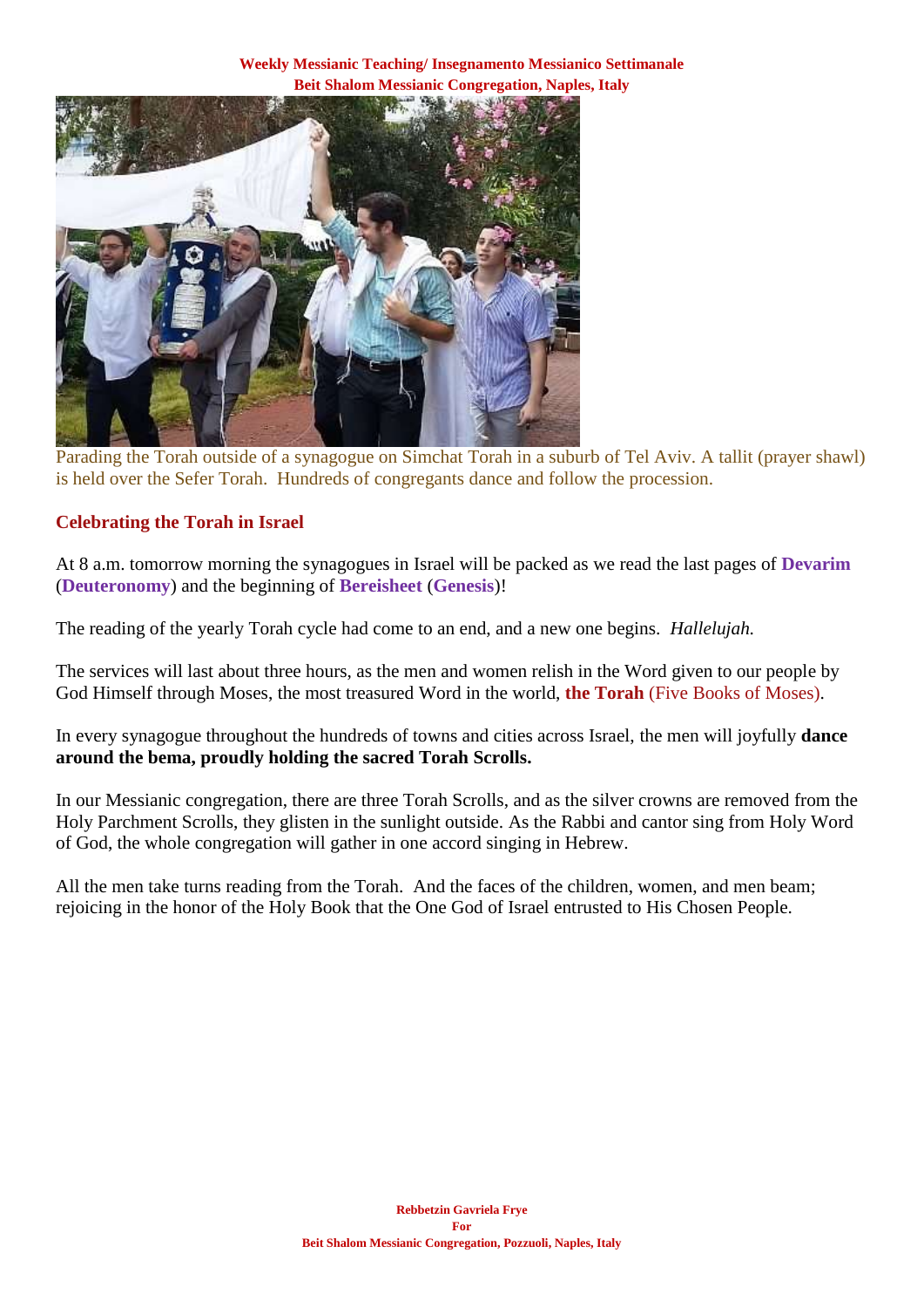

# **[Receive your blessing on Simchat Torah,](https://villageofhopejusticeministry.org/)** *click here*

Tonight at around 7:30 p.m, thousands of people will gather in each city and village square throughout the Holy Land. Hopefully most of Israel's 6 million Jewish people will be rejoicing in the Word of God.

For the second time in 24 hours they will dance around the Torah Scrolls, and this time, throughout the night.

**"Oh, how I love Your Torah; It is my meditation all the day. You through Your commandments, have made me wiser than my enemies. … Your Word is a lamp to my feet and a light to my path." (Psalm 119:97-98, 105)**

On Simchat Torah, ALL of the ornately decorated Torah scrolls are taken out of the Ark in which they are safeguarded, in contrast to Shabbat and regular holidays when only two are removed from the Ark.

In the country where you live, the Jewish people will parade these precious Torah scrolls around their synagogues in circles called "**hakafot**", accompanied by joyful singing and dancing.

In many congregations, the celebrations are spilling out of the sanctuary into the street, where participants dance and sing while carrying the scrolls.

# **Simchat Torah: The Beginning and Ending of the Parasha Cycle**

The Jewish people have diligently preserved the Word of God for more than 3,000 years, and **Simchat Torah gives jubilant expression to the Jewish people's love of the Torah.**

Besides rejoicing, another central theme to this special day is the completion of the annual cycle of weekly Torah readings.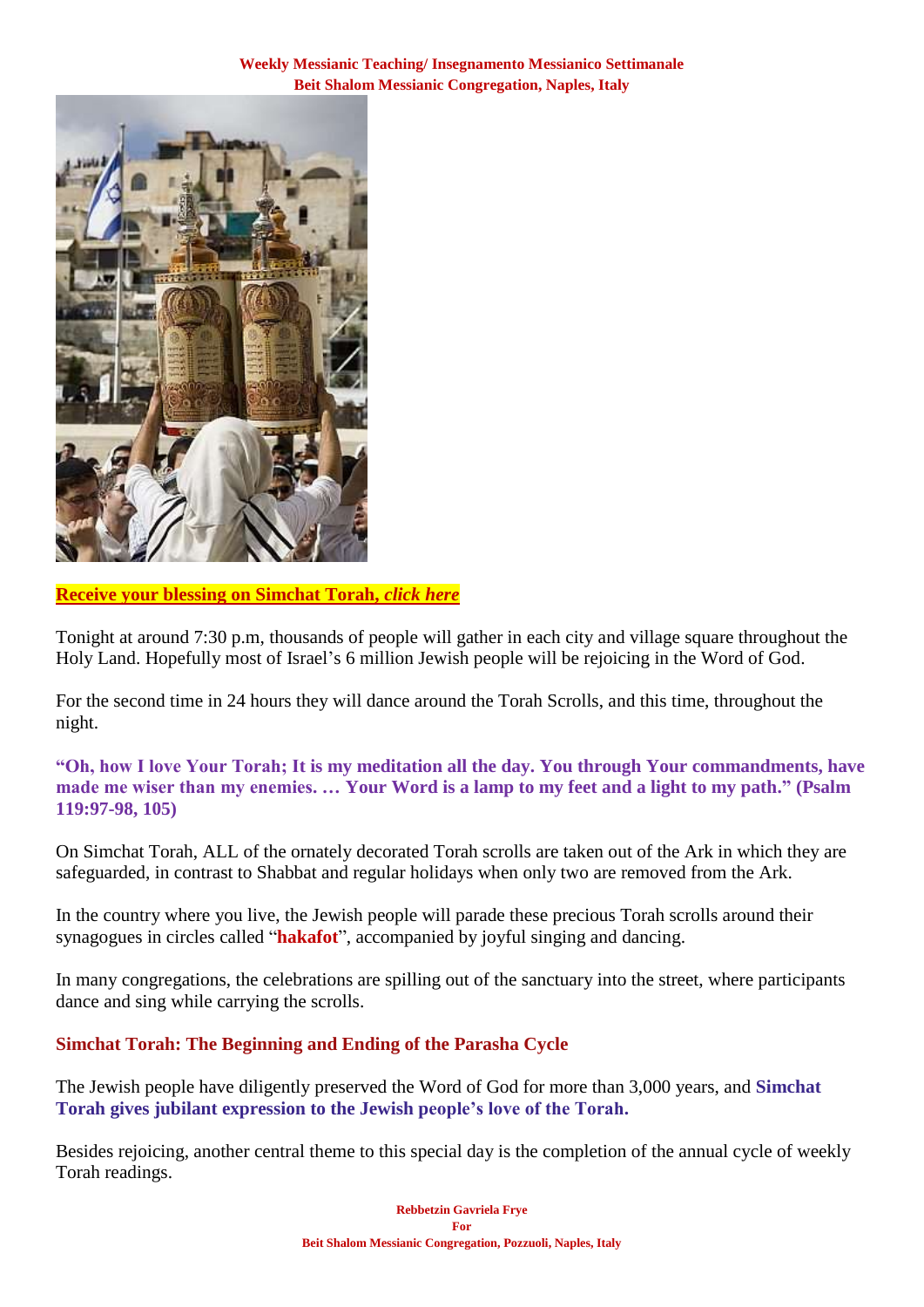Tomorrow morning in Israel, the last portion of **Deuteronomy 34** will be read.

But as soon as we end the cycle, we begin anew, and a portion from the first chapter of Genesis is read immediately afterward. This serves to remind us that our study of the Torah never ends.



Holding one of 11 sacred Torah scrolls in a Tel Aviv synagogue on Simchat Torah.

# **Torah Points in the Right Direction**

**What is Torah?** This Hebrew word Torah is often translated in English Bibles as "Law;" however, this is a rather poor translation.

The word **torah** comes from the roots **yarah**, which means to shoot, aim, or point to, and **morah**, meaning teacher.

**Therefore, the Torah is God's instruction to His people.** These instructions teach us how to live on this earth and point us to eternal life through Yeshua, who as the Word in flesh, perfectly embodied God's teachings.

The Torah contains all the wisdom and instruction we need to live healthy, happy, successful, prosperous lives.

**Be strong and very courageous. Be careful to obey all the instructions [Torah] Moses gave you. Do not deviate from them, turning either to the right or to the left. Then you will be successful in everything you do. Study this Book of Instruction [Sefer haTorah] continually. Meditate on it day and night so you will be sure to obey everything written in it. Only then will you prosper and succeed in all you do. (Joshua 1:7-8)**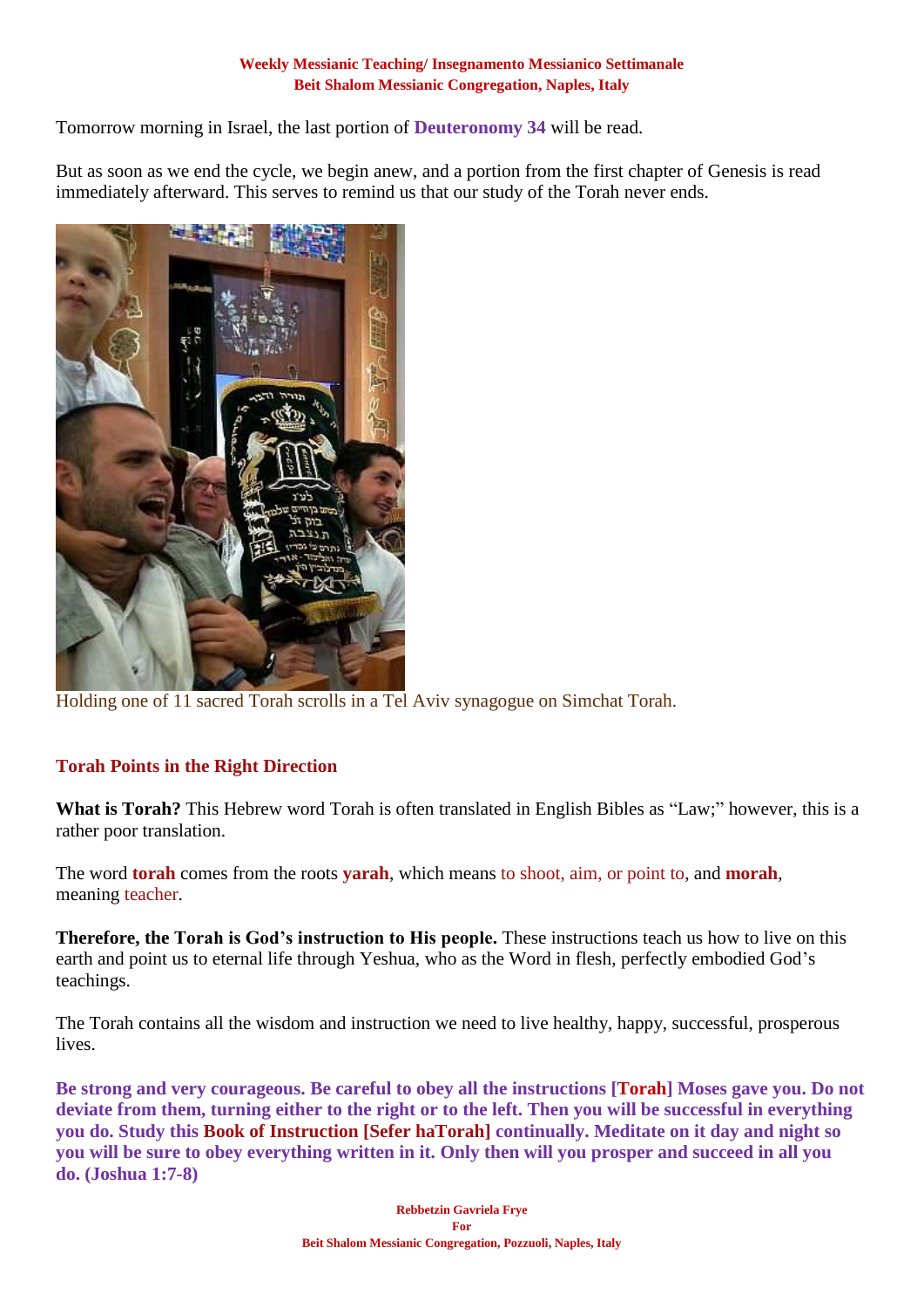

Rejoicing over the Torah, God's instructions, on Simchat Torah

**Please click now to have the honor [of sponsoring an Orphan in Israel in the Name of Yeshua](https://villageofhopejusticeministry.org/)** 

### **[Help Share God's Word,](https://villageofhopejusticeministry.org/)** *click now*

### **The Books of the Torah**

The Torah, in its strictest sense, includes the five books of Moses: **Genesis** (Bereisheet), **Exodus** (Shemot), **Leviticus** (Vayikra), **Numbers** (Bamidbar), and **Deuteronomy** (Devarim).

However, Yeshua (Jesus) and Paul both quoted from other books of the Bible, including the Psalms and the Prophets, and also called them Torah (law).

For instance, in **John 10:34**, Yeshua quotes **Psalm 82:6** referring to it as the Torah: **"Yeshua answered them, Is it not written in your Law (Torah), I said, You are gods?" (John 10:34)**

In 1 **Corinthians 14:21**, Paul references the prophetic book of Isaiah, calling it the Law: **"In the Law (Torah) it is written: 'With men of other tongues and other lips I will speak to this people.'" (1 Corinthians 14:21; compare to Isaiah 28:11)**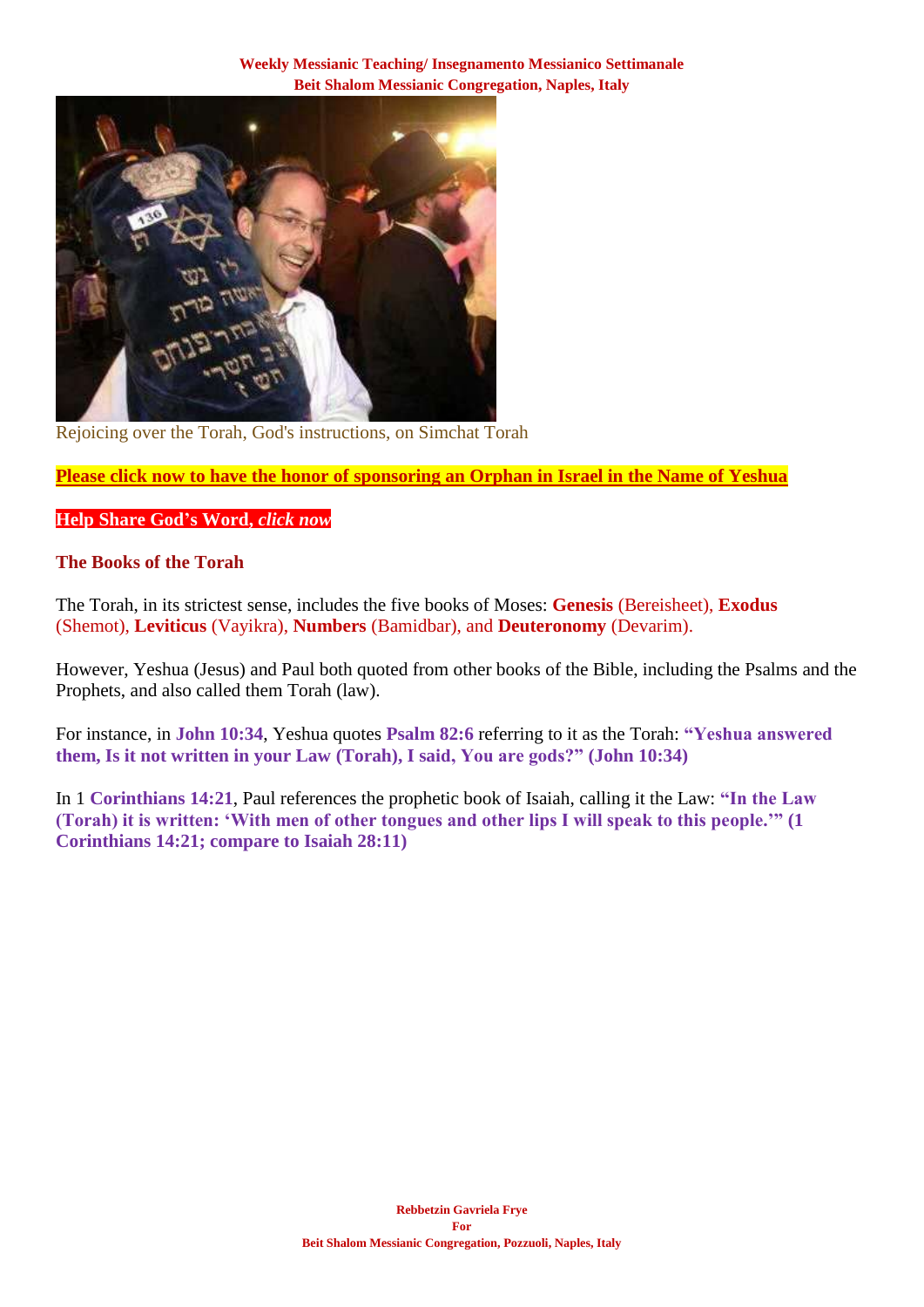

Dancing and singing with the Torah on Simchat Torah

Another word for Torah often used by Jewish people is the **Tanakh**, which is a Hebrew name for all the books of the Jewish Scriptures.

This word is actually an acronym (T-N-K) for Torah (Five Books of Moses), **N**evi'im (Prophets) and **K**etuvim (Writings – Psalms, Proverbs, etc.).

The word Torah comprises the first three letters of each of these words: **T-N-K** [Hebrew letters Tav, Nun, Kaf].

Orthodox Jews consider yet another compilation of writings as "Torah." This is the **Talmud**, which is comprised of the **Mishnah** and **Gemara**, which are rabbinical interpretations and commentaries **(oral laws) of the written Torah**.

They consider both to be the Torah because they believe that the "written Torah" cannot be understood completely without the interpretation of the "oral Torah."

Sadly enough, most Orthodox Jews consider the oral law of greater weight and authority than the written Torah and many spend the majority of their time and study in these rabbinical teachings.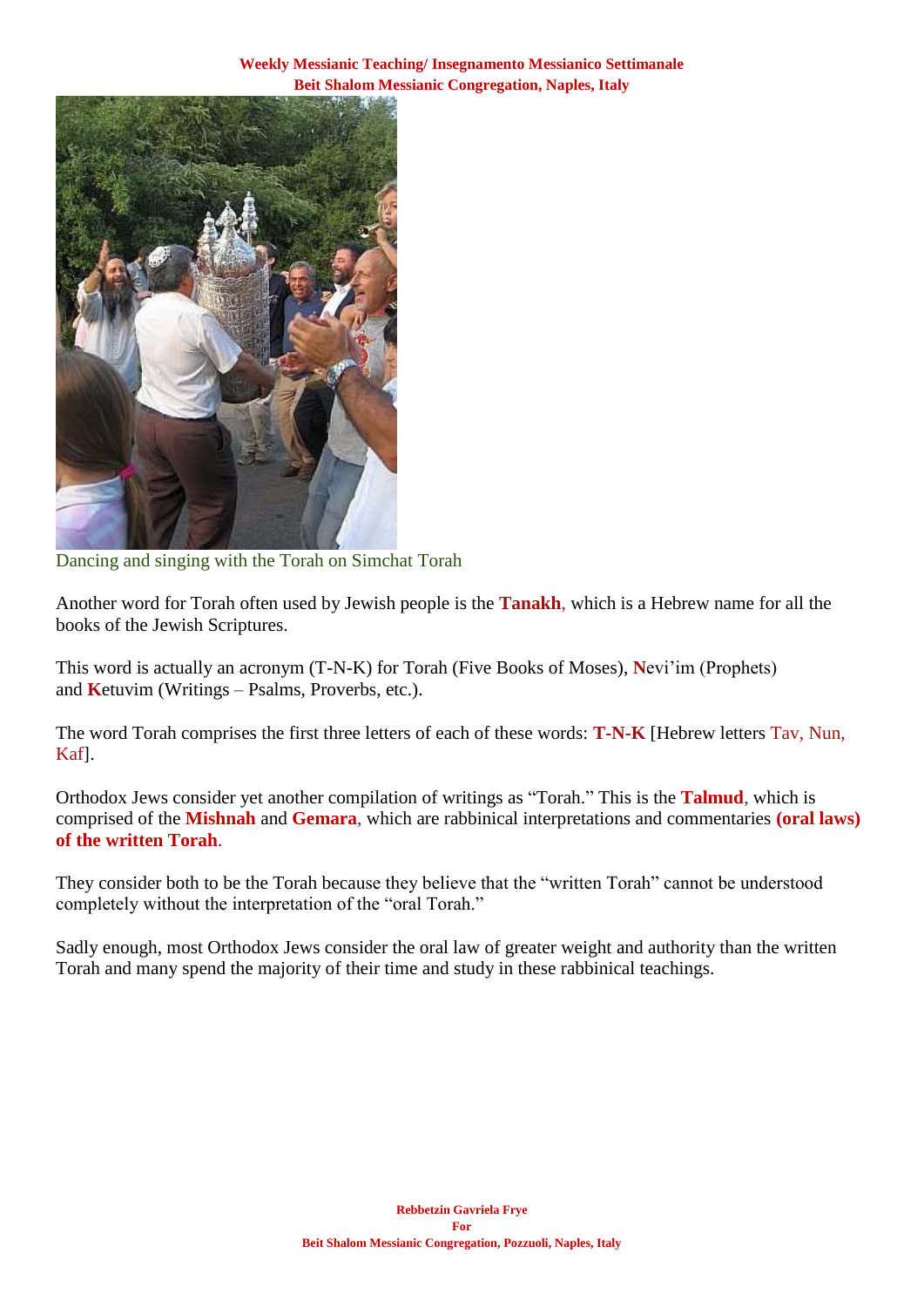**Weekly Messianic Teaching/ Insegnamento Messianico Settimanale Beit Shalom Messianic Congregation, Naples, Italy**



**Yeshua Unrolls the Torah Scroll in the Synagogue**, by James Tissot.

# **Yeshua Fulfilled the Torah**

Because Yeshua is the Word (**John 1:1),** He is the ultimate fulfillment of the Torah (God's moral guidelines for mankind to live in righteousness**).** 

Some believers in Yeshua think this means that the Torah is abolished. But Yeshua clearly taught that He did not come to abolish the Torah: **"Don't misunderstand why I have come. I did not come to abolish the Torah of Moses or the writings of the prophets. No, I came to fulfill their purpose. I tell you the truth, until heaven and earth disappear, not even the smallest detail of God's Torah will disappear until its purpose is fulfilled. So if you ignore the least commandment and teach others to do the same, you will be called the least in the Kingdom of Heaven. But anyone who obeys God's Torah and teaches them will be called great in the Kingdom of Heaven." (Matthew 5:17-19)**

As the Jewish people diligently study the Scriptures in the Torah as well as the prophets and other writings, trying to fulfill His teachings on their own, **they miss the very essence of God's Word that they so desperately seek to learn and obey.**

Yeshua said, **"You study the Scriptures diligently because you think that in them you have eternal life. These are the very Scriptures that testify about me." (John 5:39)**

Almost 99% of the Jewish people still do not recognize Yeshua as the Messiah who is Himself the Torah.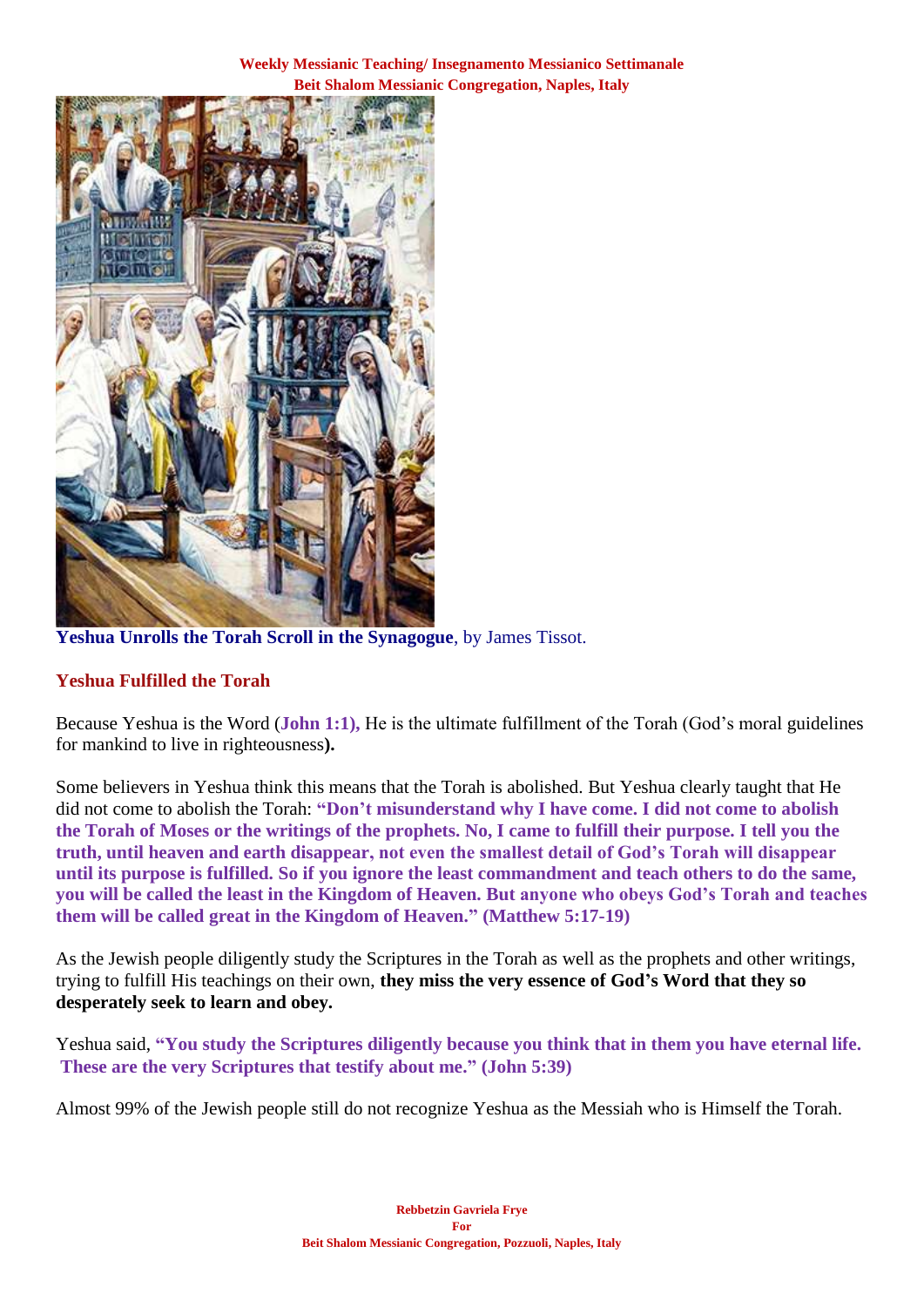

On this Simchat Torah, as we bring Messiah Yeshua (Jesus), hidden in the teachings and prophecies of the Eternal Word of God, to the Lost Sheep of Israel, please stand with us. You can make a difference that will last for Eternity.

**Rejoice with us in the Word of God on Simchat Torah to [proclaim Yeshua to Israel and the nations](https://villageofhopejusticeministry.org/)  [with your Special Holy Day Gift of \\$50, \\$100, \\$250, \\$500 or \\$1000,](https://villageofhopejusticeministry.org/)** *[Click here](https://villageofhopejusticeministry.org/)*

**Here is my Special [Simchat Torah](https://villageofhopejusticeministry.org/) Gift**

**[Sponsor An Orphan in Israel](https://villageofhopejusticeministry.org/)**

**[Help us open a House for Orphans in Jerusalem \(Malva Italia\) in the Name of Yeshua](https://villageofhopejusticeministry.org/)**

**Support the building of the (Rose of Sharon) [Village for Orphans and Widows in Tel Aviv, Israel](https://villageofhopejusticeministry.org/)**

**[Sponsor Evangelism & Teaching of the Word to Israel and the nations](https://villageofhopejusticeministry.org/)**

**[Give your Tithe](https://villageofhopejusticeministry.org/)**

**We can only see what we really believe!**

**Do you believe that Yeshua can change the lives of orphans and widows of Israel in His name?!? Do you believe that Israel will be saved?!? Well, if you really believe it you'll see it!**

**Yeshua wants to use you to do it! You were born for such a time as this! [Bless Israel](https://villageofhopejusticeministry.org/) and participate in Hashem's Plan for the Salvation of His People!**

*"I will bless those who bless you." (Genesis 12:3) Blessings on Simchat Torah from our Village of Hope & Justice Ministry family to yours!*

**Simchat Torah inizia stasera! Rallegratevi con noi!**

In questa festosa Celebrazione di **Simchat Torah (Gioia della Torah),** il popolo di Israele sta mostrando la sua gratitudine ad Hashem (Dio) per averci dato il grande dono della Sua Parola.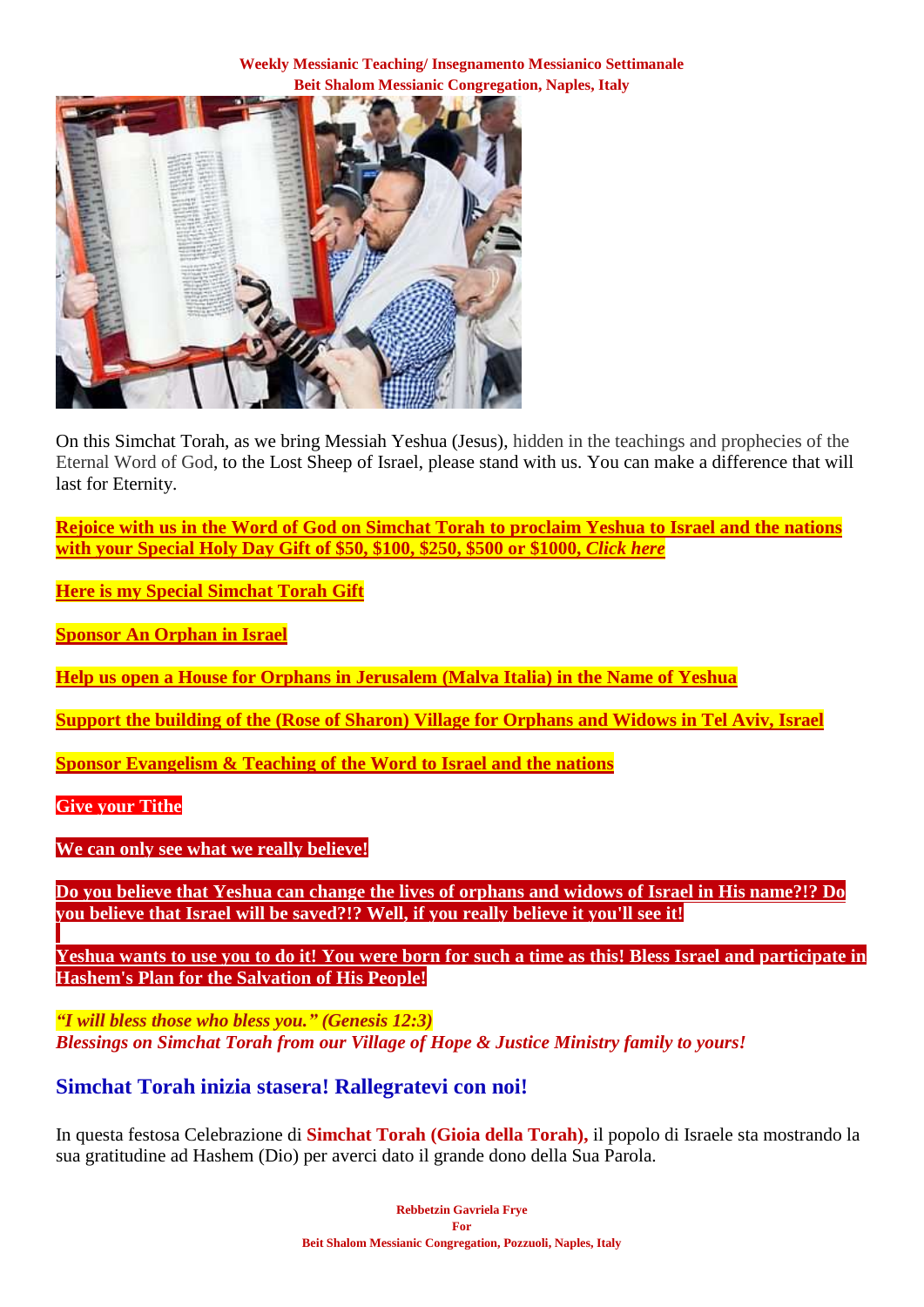Se solo essi sapessero che la Parola che celebrano così gioiosamente non è altro che il Messia Yeshua (Gesù).

**"All'inizio era il Verbo, e il Verbo era con Dio, e il Verbo era Dio. ... e il Verbo si fece carne e fece dimora in mezzo a noi". (Giovanni 1:1, 14)**

In tutto il **Tanakh (Antico Testamento),** il popolo di Israele legge che la Parola di Hashem (Dio) nella **Torah (primi cinque libri di Mosè)** è tutto ciò di cui hanno bisogno per vivere una vita giusta e lunga. Come è scritto:

**La Torah (la Parola) è la Via: "Insegna loro gli statuti e le leggi [torah] e fai loro conoscere il modo in cui devono camminare e il lavoro che devono svolgere." (Esodo 18:20;** si veda anche il **Salmo 119:1)**

**La Torah (la Parola) è Verità: "La tua giustizia è eterna e la tua legge [torah] è vera." (Salmo 119:142)**

**La Torah (la Parola) è Vita: "L'insegnamento [torah] del saggio è una fonte di vita, che ci libera dai lacci della morte." (Proverbi 13:14;** si veda anche **Deuteronomio 32:47)**

**La Torah è Yeshua!: "Io sono la Via, la Verità e la Vita. Nessuno viene al Padre se non per mezzo di Me." (Giovanni 14:6)**

In effetti, ogni volta che Yeshua si riferisce a Se stesso come "io", potremmo sostituirlo con "Torah" perché sono una cosa sola, proprio come Padre Dio e Yeshua sono una cosa sola.

# **"Io [Torah] e il Padre siamo una cosa sola." (Giovanni 10:30)**

Osserviamo un po' più da vicino cosa sia esattamente la Torah e come il popolo di Israele celebra la Parola giusta di Hashem (Dio) qui in Israele e in tutto il mondo.

# **Celebrando la Torah in Israele**

Alle 8 di domani mattina le sinagoghe in Israele saranno piene mentre leggiamo le ultime pagine di **Devarim (Deuteronomio)** e l'inizio di **Bereisheet (Genesi)**!

La lettura del ciclo annuale della Torah è terminata e ne iniziava una nuova. Hallelujah.

I Culti dureranno circa tre ore, poiché gli uomini e le donne apprezzano la Parola data al nostro popolo da Hashem (Dio) stesso attraverso Mosè - la Parola più preziosa del mondo - la **Torah (Cinque Libri di Mosè).**

In ogni sinagoga in centinaia di città di Israele, gli uomini balleranno gioiosamente attorno al bema, tenendo bene strette e abbracciate orgogliosamente le sacre pergamene della Torah.

Nella nostra congregazione Messianica, ci sono tre pergamene della Torah e quando le corone d'argento vengono rimosse dalle pergamene, esse luccicano alla luce del sole all'esterno. Mentre il rabbino e il cantore cantano dalla Santa Parola di Hashem (Dio), l'intera congregazione si riunirà in accordo cantando in Ebraico.

Tutti gli uomini, a turno, leggono la Torah. E i volti dei bambini, delle donne e degli uomini si irradiano, rallegrandosi dell'onore del libro sacro che l'Unico Dio d'Israele ha affidato al suo popolo eletto.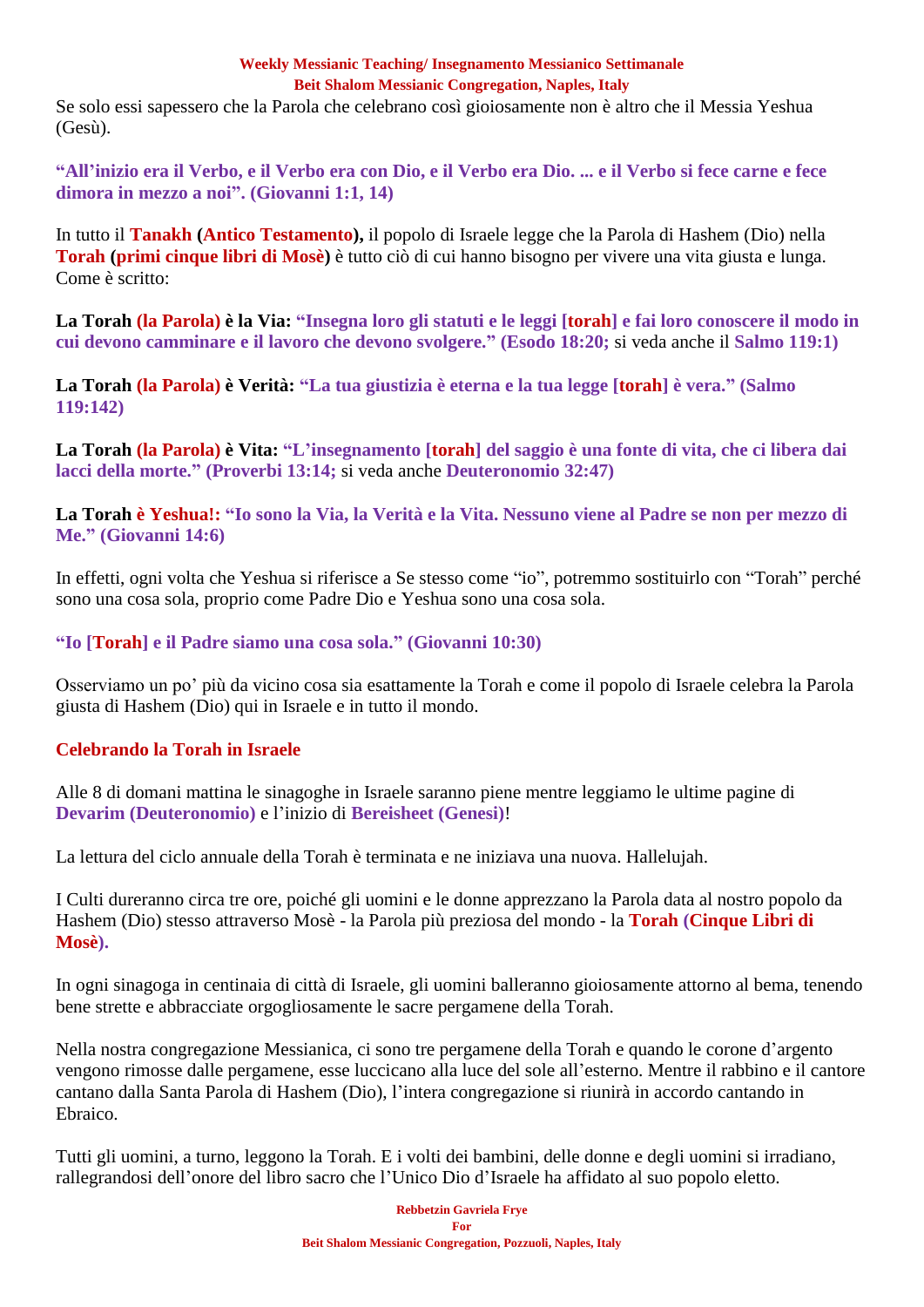### **[Ricevi la tua benedizione su Simchat Torah,](https://villageofhopejusticeministry.org/)** *clicca qui*

Stasera verso le 19:30, migliaia di persone si raduneranno in ogni città e piazza del paese in Terra Santa. Si spera che la maggior parte dei 6 milioni di Ebrei Israeliani si rallegreranno della Parola di Dio.

Per la seconda volta in 24 ore balleranno intorno ai rotoli della Torah e questa volta per tutta la notte.

**"Oh, come amo la tua Torah; È la mia meditazione tutto il giorno. Tu attraverso i tuoi comandamenti, mi hai reso più saggio dei miei nemici. La tua Parola è una lampada al mio piede e una luce sul mio cammino." (Salmo 119:97-98, 105)**

Su Simchat Torah, TUTTI i rotoli riccamente decorati della Torah vengono portati fuori dall'Arca in cui sono protetti, in contrasto con Shabbat e le festività regolari quando solo due vengono rimossi dall'Arca.

Nel paese in cui vivi, il popolo di Israele sfilerà questi preziosi rotoli della Torah attorno alle loro sinagoghe e congregazioni Messianiche in cerchi chiamati **"hakafot"**, accompagnati da canti e danze gioiose.

In molte congregazioni, le celebrazioni si riversano fuori dal santuario nella strada, dove i partecipanti ballano e cantano mentre trasportano i rotoli.

# **Simchat Torah: l'inizio e la fine del ciclo di Parasha**

Il popolo di Israele ha preservato diligentemente la Parola di Dio per più di 3000 anni e Simchat Torah esprime giubilante l'amore del popolo di Israele per la Torah.

Oltre a gioire, un altro tema centrale di questa giornata speciale è il completamento del ciclo annuale delle letture settimanali della Torah. Domani mattina in Israele verrà letta l'ultima parte di **Deuteronomio al Capitolo 34.**

Ma non appena terminiamo il ciclo, ricominciamo da capo e una parte del primo capitolo della **Genesi** viene letta immediatamente dopo. Questo ci ricorda che il nostro studio della Torah non finisce mai.

# **La Torah ci punta nella giusta direzione**

Che cos'è la Torah? Questa parola Ebraica **Torah** è spesso tradotta in Bibbie in altre lingue come "**Legge**"; tuttavia, questa è una traduzione piuttosto scadente. La parola torah deriva dalle radici **yarah**, che significa sparare, mirare o indicare e **morah**, che significa insegnante.

Pertanto, la Torah è l'istruzione di Dio al Suo popolo. Queste istruzioni ci insegnano come vivere su questa terra e ci indicano la vita eterna attraverso Yeshua, che come Parola fatta carne, incarnava perfettamente gli insegnamenti di Hashem (Dio).

La Torah contiene tutta la saggezza e le istruzioni di cui abbiamo bisogno per vivere una vita sana, felice, di successo e prospera. **"Sii forte e molto coraggioso. Fai attenzione a obbedire a tutte le istruzioni [Torah] che Mosè ti ha dato. Non deviare da loro, girando a destra o a sinistra. Quindi avrai successo in tutto ciò che fai. Studia questo libro di istruzioni [Sefer haTorah] continuamente. Medita su di esso giorno e notte, così sarai sicuro di obbedire a tutto ciò che vi è scritto. Solo allora prospererai e riuscirai in tutto ciò che fai." (Giosuè 1:7-8)**

**Gioendo per la Torah, istruzioni di Hashem (Dio), su Simchat Torah**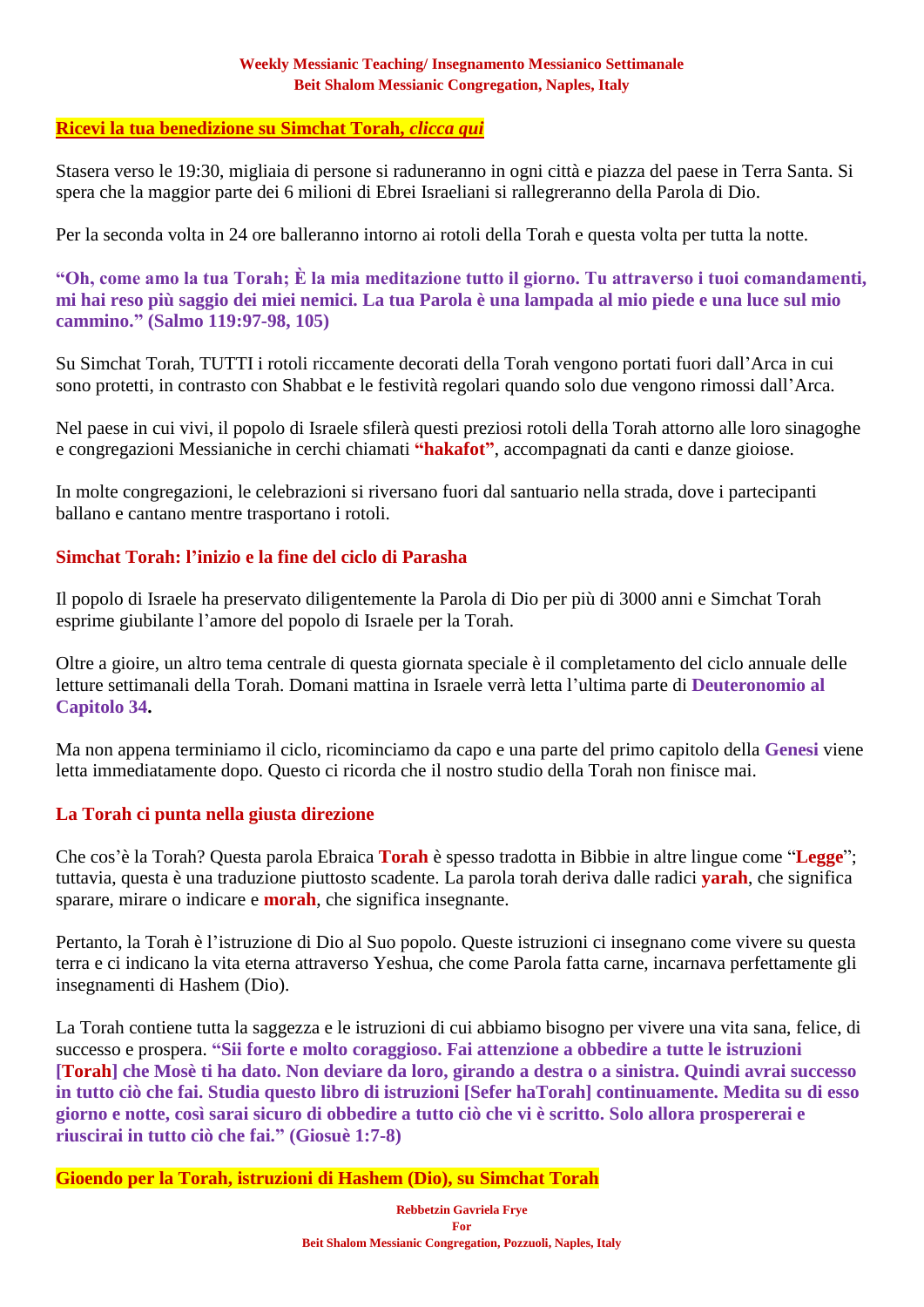### **Fai [clic](https://villageofhopejusticeministry.org/) ora per avere l'onore di sponsorizzare un orfano in Israele nel nome di Yeshua**

### **Aiuta a condividere la Parola di Dio, fai [clic](https://villageofhopejusticeministry.org/) ora**

### **I Libri della Torah**

La **Torah,** nel suo senso più stretto, comprende i **cinque libri di Mosè: Genesi (Bereisheet), Esodo (Shemot), Levitico (Vayikra), Numeri (Bamidbar) e Deuteronomio (Devarim).** Tuttavia, Yeshua (Gesù) e Paolo citarono entrambi da altri libri della Bibbia, inclusi Salmi e Profeti, e li chiamarono anche **Torah (legge).**

Ad esempio, in **Giovanni 10:34**, Yeshua cita il **Salmo 82:6** riferendosi ad esso come la Torah: **"Yeshua rispose loro, non è scritto nella tua Legge (Torah), ho detto, sei un dio?" (Giovanni 10:34)**

In **1 Corinzi 14:21,** Paolo fa riferimento al libro profetico di Isaia, chiamandolo Legge: **"Nella Legge (Torah) è scritto: "Con uomini di altre lingue e altre labbra parlerò a questo popolo." (1 Corinzi 14:21; confronta con Isaia 28:11)**

Un'altra parola per la Torah spesso usata dal popolo di Israele è il Tanakh, che è un nome Ebraico per tutti i libri delle Scritture Ebraiche. Questa parola è in realtà un acronimo (T-N-K) per Torah (Cinque Libri di Mosè), Nevi'im (Profeti) e Ketuvim (Scritti - Salmi, Proverbi, ecc.). La parola Torah comprende le prime tre lettere di ciascuna di queste parole: T-N-K [lettere Ebraiche **T**av, **N**un, **K**af].

Gli Ebrei Ortodossi considerano un ulteriore raccolta di scritti come "Torah". Questo è il Talmud, che comprende la Mishnah e la Gemara, che sono interpretazioni e commenti rabbinici (leggi orali) della Torah scritta. Essi considerano entrambi la Torah perché credono che la "Torah scritta" non possa essere compresa completamente senza l'interpretazione della "Torah orale". Purtroppo, la maggior parte degli Ebrei Ortodossi considera la legge orale di maggior peso e autorità rispetto alla Torah scritta e molti trascorrono la maggior parte del loro tempo e studiano questi insegnamenti rabbinici.

### **Yeshua ha adempiuto la Torah**

Poiché Yeshua è la Parola **(Giovanni 1:1),** Yeshua è il compimento ultimo della Torah (le linee guida morali di Hashem (Dio) affinché l'umanità viva nella giustizia).

Alcuni credenti in Yeshua pensano che questo significhi che la Torah è abolita. Ma Yeshua insegnò chiaramente che non era venuto per abolire la Torah: **"Non fraintendere il motivo per cui sono venuto. Non sono venuto per abolire la Torah di Mosè o gli scritti dei profeti. No, sono venuto per adempiere al loro scopo. Ti dico la verità, fino a quando il cielo e la terra scompaiono, nemmeno il più piccolo dettaglio della Torah di Dio scomparirà fino a quando il suo scopo non sarà raggiunto. Quindi se ignori il minimo comandamento e insegni agli altri a fare lo stesso, sarai chiamato il meno nel Regno dei Cieli. Ma chiunque obbedisca alla Torah di Dio e insegni sarà chiamato grande nel Regno dei Cieli." (Matteo 5:17-19)**

Mentre il popolo di Israele studia diligentemente le Scritture nella Torah così come i profeti e altri scritti, cercando di adempiere ai Suoi insegnamenti da soli, manca l'essenza stessa della Parola di Hashem (Dio) che cercano così disperatamente di imparare e obbedire.

**Yeshua disse: "Studi le Scritture diligentemente perché pensi che in esse tu abbia la vita eterna. Queste sono le Scritture che testimoniano di me". (Giovanni 5:39)**